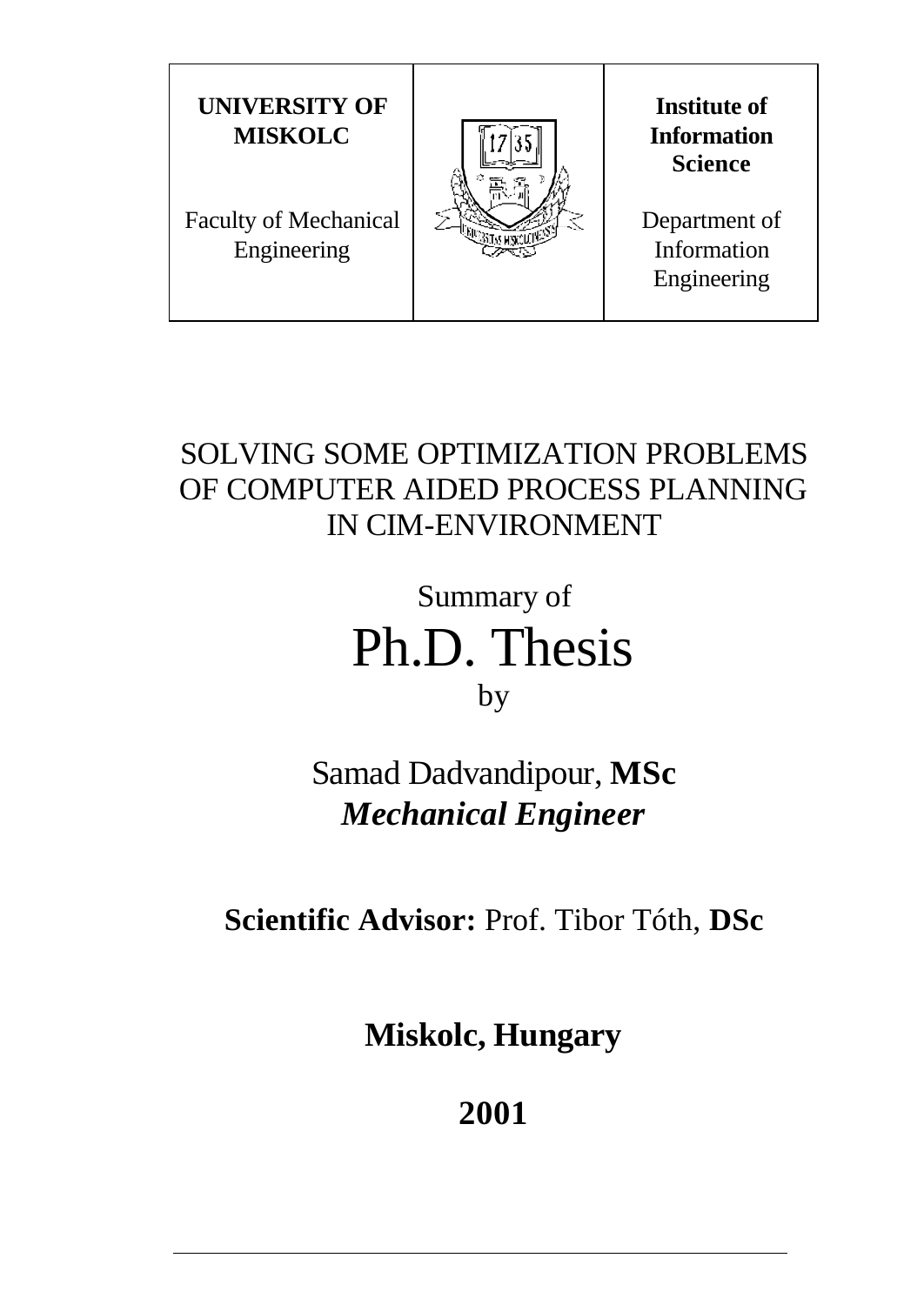# **UNIVERSITY OF MISKOLC Faculty of Mechanical Engineering Institute of Information Science** *Department of Information Engineering*

Submitted in partial fulfillment of the requirement for the degree of

Doctor of Philosophy (Ph.D.)

in the field of

# *"Manufacturing Systems and Information Engineering"*

Head of the Ph.D. subprogram\*

Professor **Tibor Tóth**, DSc

\* Legal successor of this doctoral subprogram is *József Hatvany Doctoral School for Information Sciences,* submitted for final accreditation in September, 2001.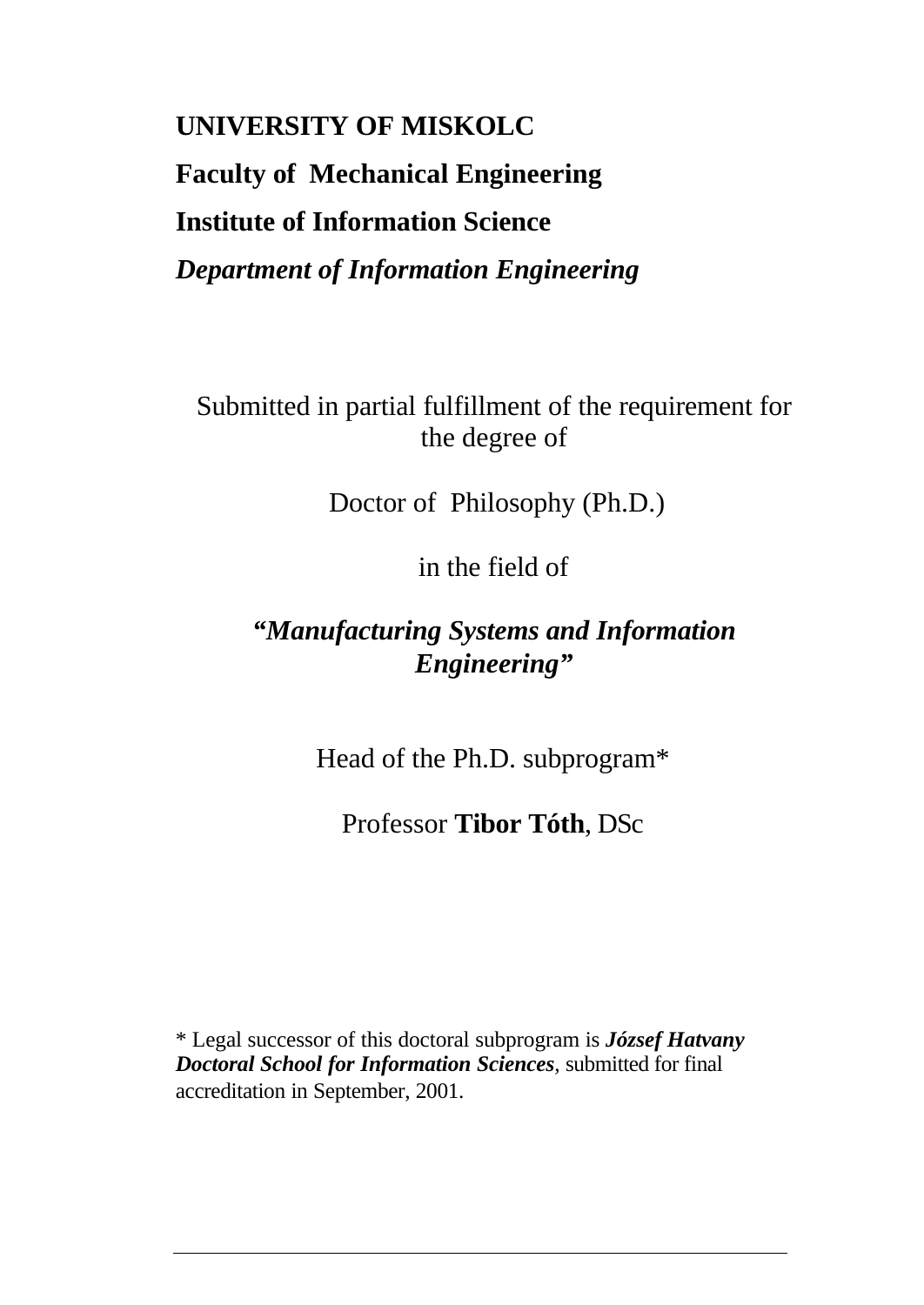## **1. Introduction**

Computer Integrated Manufacturing (CIM) provides a complete automation of manufacturing companies, with all processes working under computer control systems linking them together. It includes Computer Aided Design (CAD), Computer Aided Manufacturing (CAM), Computer Aided Process Planning (CAPP), Computer Numerical Control of machine tools (CNC), Direct (Distributed) Numerical Control of machine tools (DNC), Flexible Manufacturing Systems (FMSs), Automated Storage and Retrieval Systems (ASRS), Automated Guided Vehicles (AGVs), the use of robotics and automated conveyance, Computerized Scheduling and Production Control and a business system integrated by a common database. CAD/CAM is very essential to reducing cycle times in an organization. Computer Aided Process Planning (CAPP) emerges as a key factor in CAD/CAM integration because it is the link between CAD and CAM. CAD techniques make use of Group Technology (GT) to create similar geometries for quick retrieval electronic files replacing drawing rooms. CAD/CAM integrated system provides design and drafting, planning and scheduling, and fabrication capabilities. CAD provides the electronic part images, and CAM provides the facility for tool path cutters to take on the workpiece. Advanced software programs can analyse and test designs before a prototype is made. Finite element analysis programs allow engineers to predict stress points on a part, and the effects of loading. Generative, variant and vario-generative process planning are advanced CAPP methods in integration of CAD/CAM.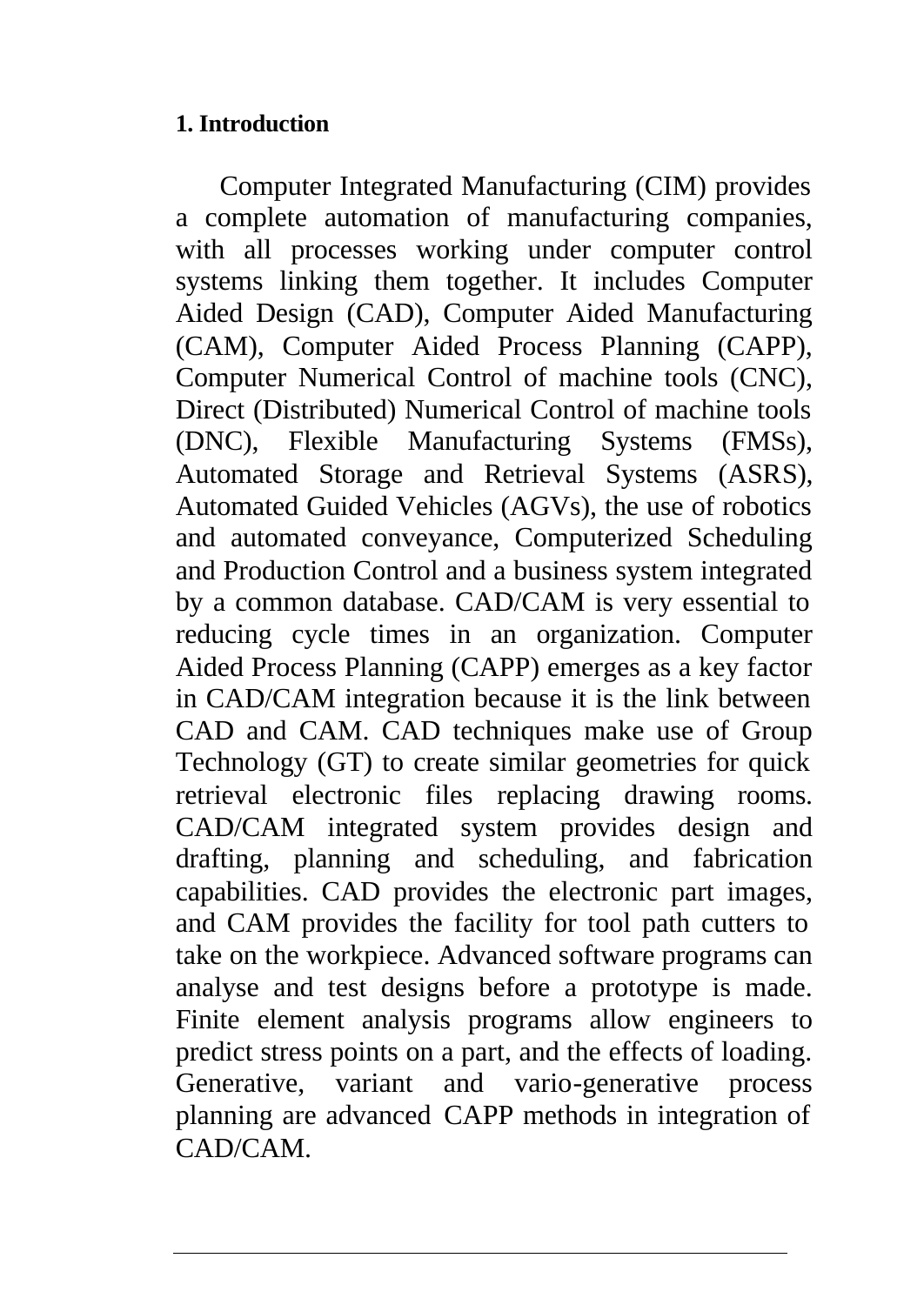**This Thesis is about solving some** *optimization problems of Computer Aided Process Planning (CAPP) in CIM environment concerning machining processes.* **In this respect optimum determination of cutting parameters (depth of cut, feed rate and cutting speed) is of a great importance especially for NC/CNC machine tools. Increasing the intensity of these parameters may result in decreasing the machining time of the given operation, but at the same time, it increases the tool cost as a consequence of loading and wearing of the tool, which is not economical and cost effective. Then we can realise the fact that there will be contrasted effects if we do not select appropriate cutting parameters. In order to find a reasonable compromise it is necessary to solve optimization problems. This part of the Thesis aims at** *optimization of tool life* **using appropriate cutting parameters. This trial results in decreasing of the feed rate and the spindle speed along with arranging the surfaces of the workpiece to be machined in accordance with decreasing machining times. It is resulting in increasing of the tool life. Solution of this optimization problem needs determination of machining time, spindle speed, determination of weighted average tool life taking into consideration the local tool lives for number of cuts and database using computer program.** *Determination of the optimum rate of stock removal factor* **is another optimization problem related to this Thesis. Determination of optimum stock removal factor in machining processes is very important, because the intensive parameter values (depth of cut, feed rate and cutting speed) are originating from its rate. The resultant output (the optimum rate of stock removal factor) comes from a new idea which suggests that** *the total cost of the operation* **for the machining processes to be an** *objective function* **and** *the limit of total machining time* **proposed by the dispatcher to be** *the constraint* **for the solution of this optimization problem. Using the total cost of operation as an objective function and the limit of total machining time give the chance to the up-to date companies that try to increase their productivity, to face rapidly changing market conditions, to improve product design, and to increase product quality for better customer satisfaction in time. To solve the problem a mathematical model based on** *Lagrange multiplier* **method has been applied. The derivation of the mathematical model results in** *a new optimum rate of stock removal factor***, which its rate is the same for all the layers in question. For example in case of turning processes it is clear that the smaller the turning diameter the greater the cutting speed but as the rate of the stock removal factor for the solution of this optimization problem is the same for the all the layers, then in this case the depth cut and feed rate should be decreased. This is an advanced solution for optimization of cutting processes.** *Optimization of the total cost of the operation* **is very fundamental and significant problem in machining processes. This covers another important part of this Thesis. The new idea works based on the variable rate of stock removal factors. The outputs realising these factors employs** *the total cost of the operation* **as an** *objective function* **and** *the maximum weighted average tool life allowed to be utilized* **as** *the constraint***. To solve this problem a mathematical model also based on** *Lagrange multiplier* **method has been developed. The derivation of the mathematical model results in** *highly non-linear system of equations***, which we have to solve for rate of stock removal factors and the range of Lagrange multiplier. Converting the highly non-linear system of equations needs application of a special matrix so called Hasse matrix. Using Hasse matrix a linear system of**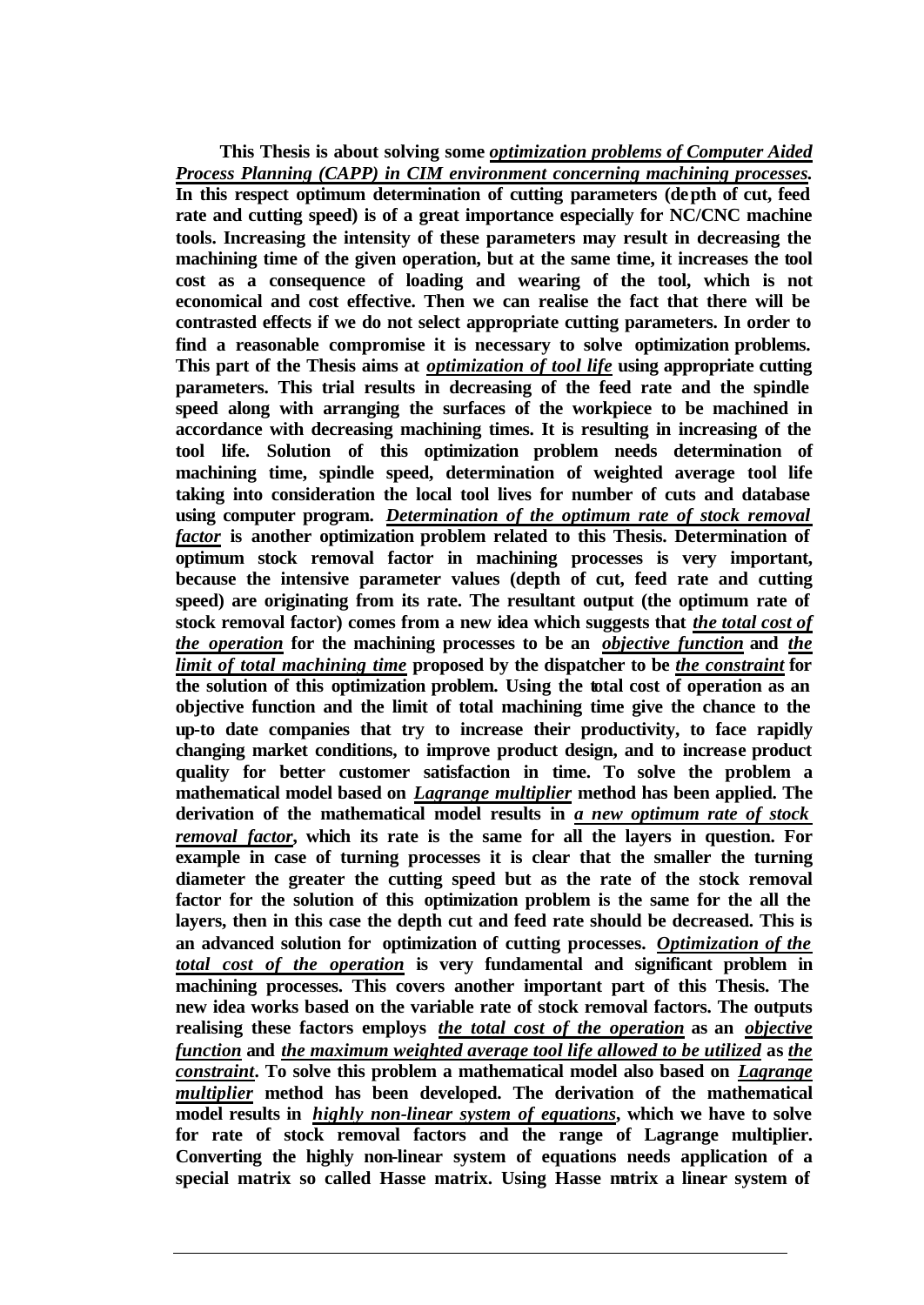**equations can obtain for the solution of the rate of stock removal factors for each chain and Lagrange multiplier as well (constant). Substituting the obtained results in the objective function is the solution of this optimisation problem. A computer program and numerical method have been used for solution of these optimization problems.**

### 2. Preliminaries

In most cases of production planning and scheduling the required production time for any specific task is known in advance. However, in practice, it is possible to vary production speed by altering the manufacturing conditions. An important example of this is metal cutting manufacturing processes. Research on *optimum cutting parameters* goes back to 1907 *(Taylor, F. W.).* Since then, this problem has been approached using different methods. Different optimization methods, ranging from simple classical methods to sophisticated constrained optimization techniques considering the probabilistic nature of problem and geometric programming has been reported to be successful. Analysis of single and multi-pass turning under practical constraints has been done using minimum production cost or time criteria. Since the results obtained by using these two different criteria are always different, *Okushima* and *Hitomi*, *Wu* and *Ermer*, *Boothroyd* and *Russek* have used a maximum profit rate, which yields a compromise results, in subsequent investigations*.* However, in practice profit rate is not a steady variable, therefore this criteria does not always produce realistic results. Some methods reported in the literature to solve optimization problems for machining conditions include performance envelope, linear programming, Lagrange multipliers, geometric programming, dynamic programming, graphical methods and artificial intelligence. *Walwekar* and *Lambert*, *Ermer* and *Petropoulos* stated that geometric programming method is more powerful than other optimization methods in determining the optimum machining conditions when the solution is restricted by one or two inequality constraints. But they also pointed out that as the number of constraints increases another optimization methods should be employed together with the geometric programming. Cutting rate-tool life function theory studied by *Ravignani*, *Tipnis* and *Friedmann* has permitted determination of machining economic optima for machine tools by means of two variables: the metal removal rate and the tool life. Application of this research to a machine tool is limited by cutting constraints, which depend on machine tool and workpiece characteristics. Yet tool life may be submitted to large variations caused by workpiece heterogeneity. These variations may be a disadvantage in batch production when tool life change is determined *off-line* to optimize cost production. *Richard, J., et al.* have studied an adaptive control system for CNC machine. In their approach tool wear is measured during machining and the system maintains tool life constant by means of cutting speed  $(v)$  variations, thus the cost function is optimized *on - line* in the constraints domain. The principal advantages are control of machining time for batch production and the maintaining of constant production costs which improve production planning. A simple method to understand and apply to the optimization problem was published and explained by *Kiliç.* This method is particularly applicable to situations where the available machine speeds and feeds are stepped. It searches the optimum point along the constrained border, reaching the optimum in a number of steps equal to the sum of the number of available feeds and spindle speeds. Objective function has only two variables (feed rate and cutting speed) but it is not possible to explicitly express one of the variables in terms of the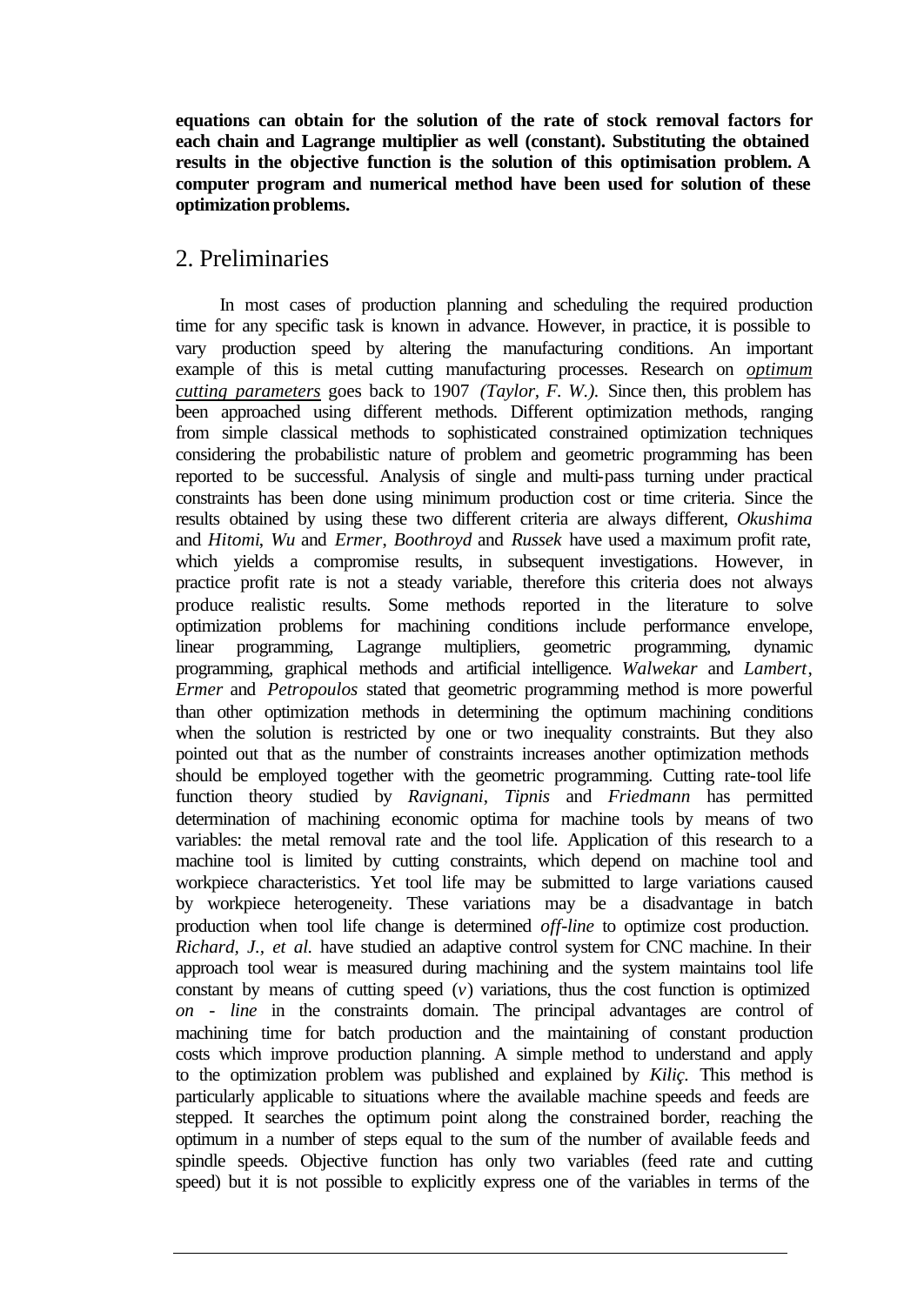other. *Kiliç* and *Çogun*, developed a graphical model in order to draw the constant value of the objective function and determine the optimum point. It was developed for single pass applications. Since multi-pass operations for economic reasons, recent efforts have made to determine optimal machining conditions for multi-pass operations. *Iwata, et al*, applied dynamic programming for multi-pass turning operations. This method does not require equal depths of cuts for passes. *Hinduja, et al.* defined the objective function and constraints in terms of depth of cut and feed rate and evaluated finish pass and rough passes separately. The summation of the depth of cut of the rough passes is not always equal to the total depth of cut and the methods introduced to equalize these values may not always give the optimum solution. They suggested using the maximum allowable depth of cut of the tool for the finish pass, which is also open to discussion. In the work of *Cakir, M. C.* and *Gurarda*, *A.*, total depth of material to be removed including finish pass and rough passes are cut with the same tool. This volume is divided into sections and each section is threatened as a single pass operation by taking the constraints maximum and minimum feed rate and speeds available, cutting power, tool life, deflection of work piece, axial pre-load and surface roughness into consideration. In this work optimum values of machining parameters were found by using a search method in the feasible region, which calculates the minimum cost value and corresponding optimum feed rate and cutting speed values. After applying this method to each possible section and storing them in a matrix form, dynamic programming techniques were applied to minimize the objective function *Boothroyd* and *Rusek* used a maximization criterion for the rate of profit. *Philipson* and *Ravindran* employed different single-objective as well as bi-criteria mathematical models. *White, Lee* and *Kwak* used computer simulation. *Hati* and *Rao* considered three objectives: machining cost, production rate, and profit rate. *Ghiassi, et al.* used a multiple-objective linear programming technique. *Tabucanon* and *Mukyangkoon* presented interactive goal programming. *Malakooti* and *Deviprasad* used an interactive multiple-criteria approach for parameter selection in metal cutting. Their objectives were to minimize cost per part, machining time per part, and roughness of the work surface, simultaneously. They utilized a gradient-based multiple-criteria decision-making heuristic approach for selecting optimal parameters in metal cutting. *White* and *Houshyar* presented single-variable optimization techniques in which cutting speed was the variable under consideration. A single-stage machining model was developed that deals with machining times and cost as functions of speed. Different elements of time and cost were introduced and their relation to cutting speed were determined. The main contribution of their work was to add the cost of "quality" to the objective function, thus modifying existing models to explicitly recognize how roughness of the part will affect its machining cost. This modification is applicable to those cases where a marginal improvement in the quality of the part may result in the elimination of a secondary process or the use of a different, more costly process. *Somló, J.* used a method, which made possible to enforce the management goals when choosing the cutting parameters. It is possible to solve this problem by the development of the so-called secondary optimization method. The secondary optimization connects the cutting data with the management requirement. The application of this is not trivial because it needs at every new management situation a new technological processing. It is possible to realize the secondary optimization when the machine tool is equipped with adaptive control unit. For this, a new override method was proposed which can also be used in systems without feedback from the cutting process (without AC in the classical sense) using properly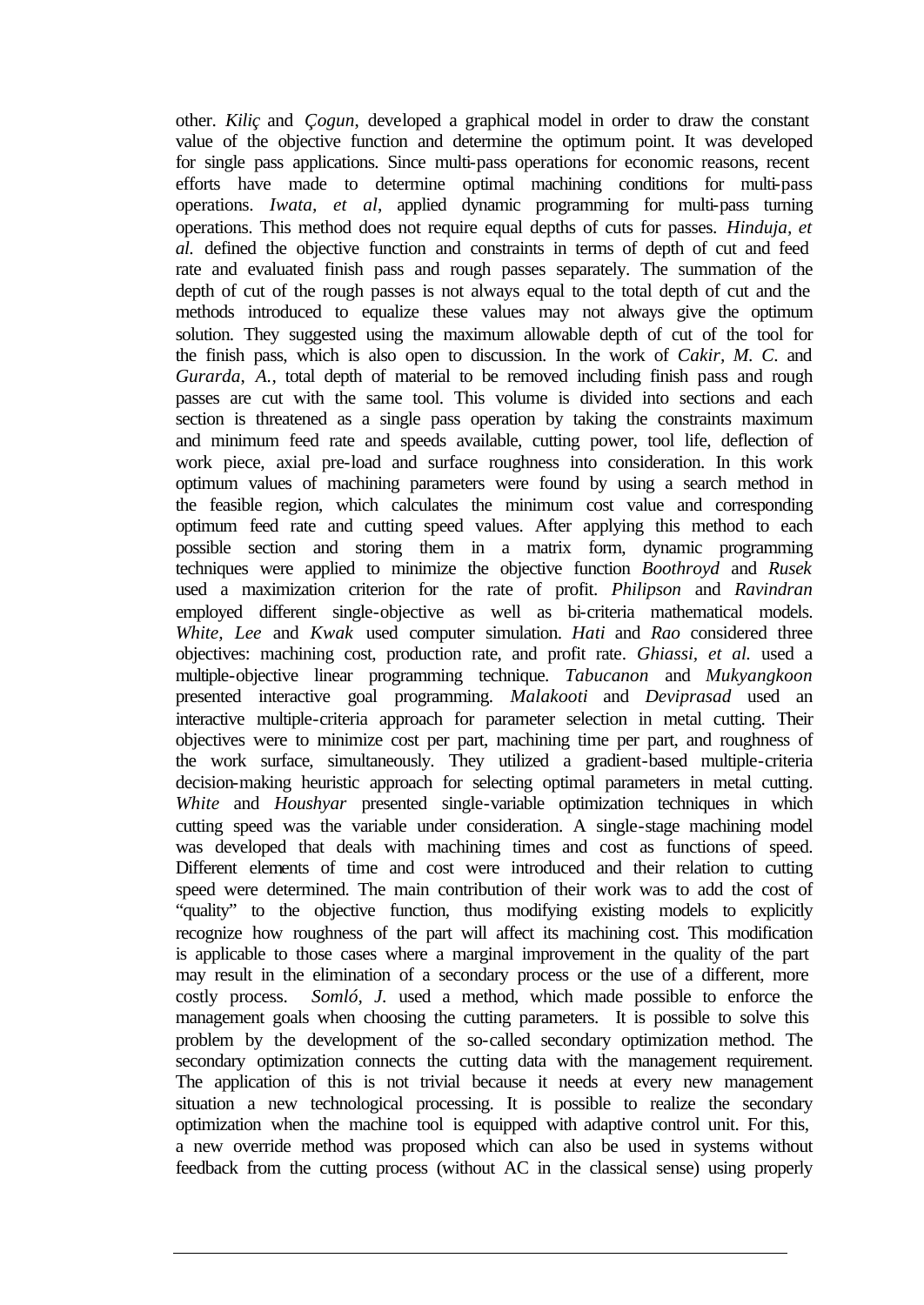suited CNC devices. A new optimization method based upon intensity type compact variables developed by *Tóth, Tibor, Detzky, Ivan* and *Rayegani*, *Farzad*. The proposed mathematical model is of *three* components they are as follows:

- (1) Constraints system;
- (2) Objective function;
- (3) Tool life equation.

The *independent variables (constraint system)* of the model are the parameters and their values are to be optimized (e.g. for *turning*: depth of cut (*d*), feed rate (*f*) and cutting speed (*v*); for *grinding* with longitudinal feed: depth of cut (*d*), longitudinal feed (*f*) and the revolution number of workpiece  $(n_w)$ ). The *objective function* may be defined as minimum cost or maximum productivity for the given operation element according to the user's wish and the *tool life (T) equation* is additionally used as the third component of the new model. At this model it is supposed that a proper solution for the model exists and it is a closed set (e.g. variables *(d), (f), (v)* have finite values only).

3. Objective of Thesis

**In producing the goods manufactured by the engineering industries, ideas originating from** *management* **and the different departments responsible for preparatory activities and actions of production (e.g. design, production planning, production engineering etc.) need to be communicated to those working on the** *'shop floor'***. Computer Aided Design (CAD) and Computer Aided Manufacturing (CAM) and the link which integrates them namely Computer Aided Process Planning (CAPP) are the key points in improving productivity to allow manufacturing enterprises to maintain a competitive edge, as there will no a guarantee for any company or nation to be sure of having a dominant position in a specific market if the importance of CAD, CAM and CAPP is not over stressed in CIM environment.** 

**In order to carry out the entire process to be accomplished in as economical manner as possible,** *cost accounting* **and** *time* **have to be brought into the picture and information from these groups is used as a key in design and manufacturing decisions. These** *two entities* **constitute the main starting point of the Thesis, as without considering them it is quite impossible to accomplish the entire process in** *economical manner***, furthermore any economical aspects need**  *optimization procedures***. The optimization procedures in this Thesis are based on**  *optimum determination of the values of technological parameters***,** *optimum determination of the rate of stock removal factor* **and** *optimization of the total cost of given operation***. In this respect, as a result of the justification of CIM system, significant relationships between** *technical* **and** *managerial data* **can be established.**

#### 4. The fundamentals used in the research

As is known, the practical application of scientific works can be approached in two ways from theoretical point of view: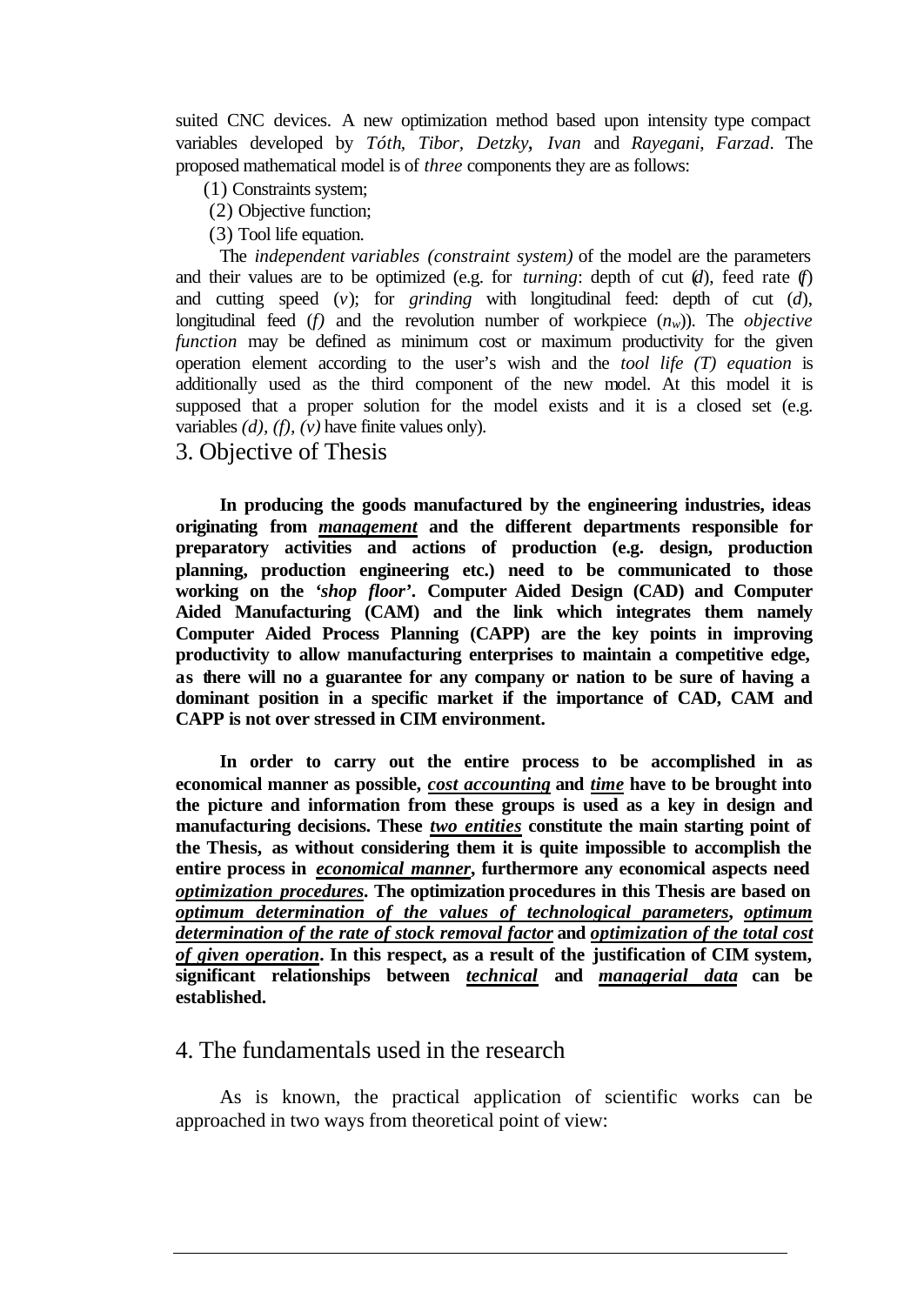**1. On the base of their most important characteristics, we group the problems and allocate the applicable methods to the problems (problemoriented aspect);**

#### **2. We arrange the methods in accordance with the tools of solutions and we allocate the problems to the suitable methods (methodological aspect).**

In my Thesis I have used both the two approaches and their combination as well. As general methods belonging to the problem-oriented aspect I utilized the following:

- **the analysis oriented to recognizing and knowing the problem;**
- **the synthesis targeted to solving the problem;**
- **the optimisation suitable for solving the best solutions determined by the given constraint and the valid laws;**
- **technical heuristics and modelling and formalization.**

**As examples to the methodological aspect, the use of** *Lagrange multiplier***, and** *numerical Newton* **methods and** *computer programming* **can be mentioned to special problems as problem oriented aspect.**

#### 5. The new scientific results – THESIS

There have been a lot of efforts concerning optimization of cutting conditions. In this respect we may say that technological parameters have the best roles, as they control the economical aspects. From this point of view the economical aspects in optimization of cutting conditions may be marginal cost, machining time, tool life and productivity. For example increasing the feed rate, the cutting speed or depth of cut, may increase the productivity and decrease the machining time, but at the same time it decreases the tool life due to tool wear and increase the machining cost.

*Tóth, Tibor* has drafted the basic principles for determination of cutting conditions. In 1988 *Tóth, Tibor* and *Detzky, Ivan* published the theoretical fundamentals of the new optimization method based on rate of stock intensity factor Q (cm<sup>3</sup>/min), as well as the specific cost equivalent time function *t* (Q, R) (min/cm<sup>3</sup>) as an objective function. A new parameter  $R$   $(\text{cm}^3/\text{min})$  depends on the characteristics of the given tool and feed rate as well.

Furthermore in his book published in 1998, *Tóth, Tibor* gave a complete mathematical model with the most important constraints and the solving method as well.

Utilizing the above-mentioned fundamentals and principles for determination of cutting conditions the author has further developed mathematical models and computer programs for solution of the following three Thesis:

1. Tool life synchronization in case of a prescribed average tool life (**Thesis 1**).

2. Secondary optimization with the additional constraint related to the limit of total machining time of the workpiece (**Thesis 2**).

3. Secondary optimization with the additional constraint related to the average tool life calculated on the base of local tool lives and local machining times (**Thesis 3**).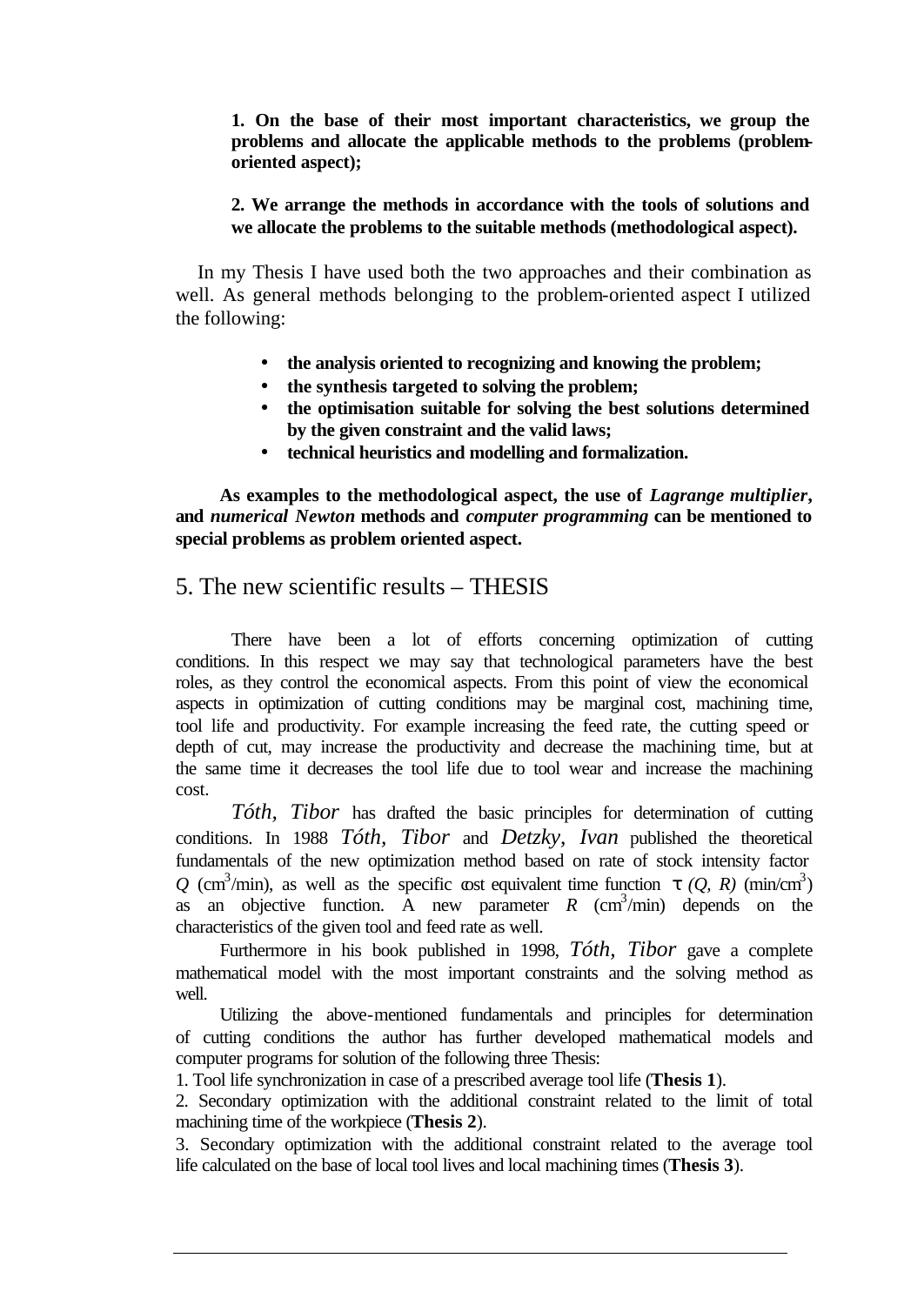#### **THESIS 1**

In many machining operations it may prove advantageous to restrict the feed rate and spindle speed within certain limits. In this respect we may say that technological parameters have the best roles, as they control the economical aspects.



Fig.1. An example of workpiece to be cut

The optimum determination of cutting parameters depth of cut  $(d_i)$ , feed rate,  $(f_i)$  and cutting speed  $(v_i)$  is of a great importance especially for NC/CNC machine tools. Increasing the intensity of these parameters may result in decreasing the machining time of the given operation, but at the same time, it increases the tool cost as a consequence of loading and wearing of the tool, which is not economical and cost effective. Then we can realize the fact that there will be contrasted effects if we do not select appropriate cutting parameters. In order to find a reasonable compromise it is necessary to solve optimization problems. This part of the Thesis aims at *optimization of tool life* using appropriate cutting parameters.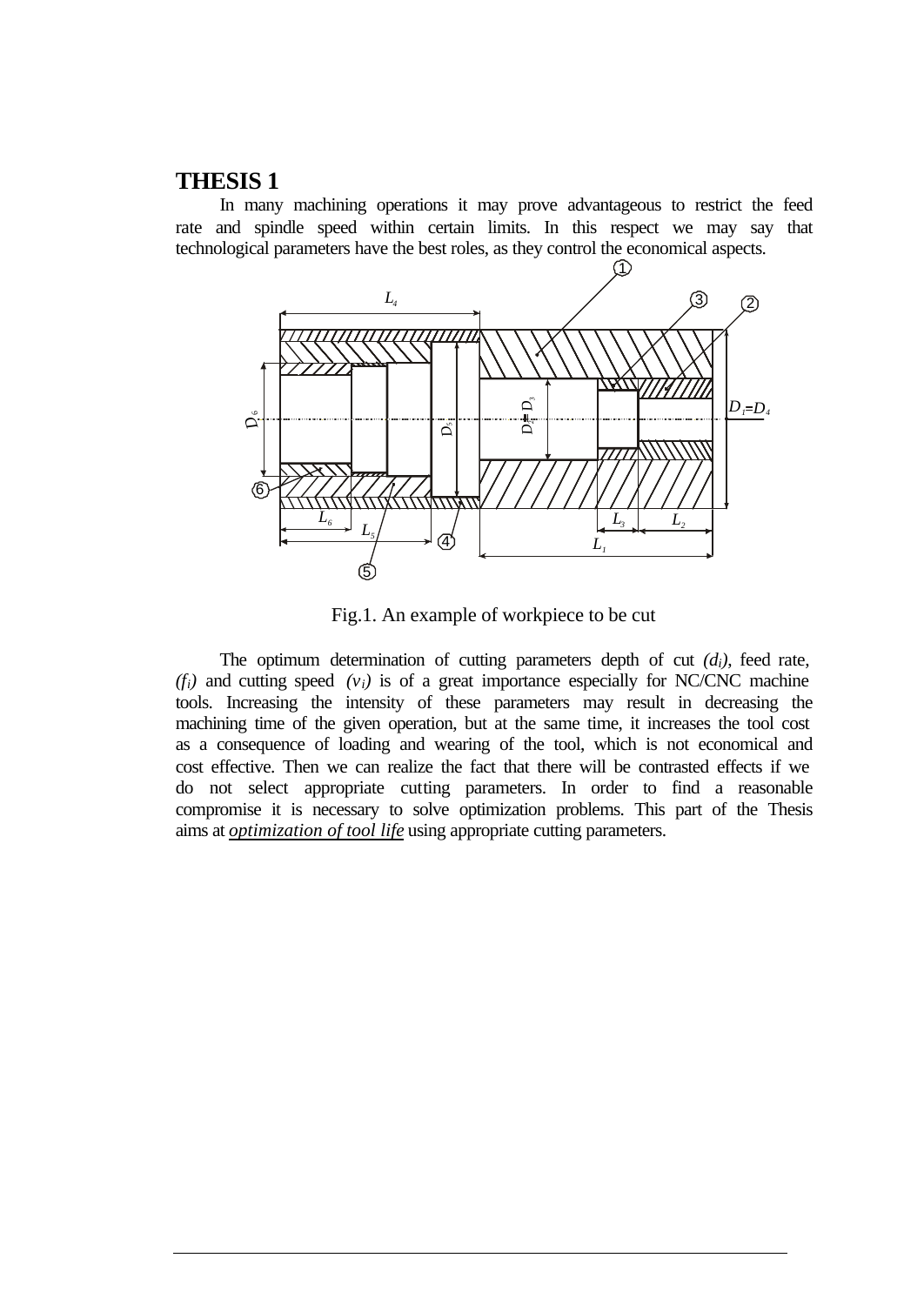

**Fig.2. Relationships between machining time and tool wear**

The results obtained from this trial are decrease in feed rate, decrease in spindle speed and arrangement of surfaces of workpiece to be machined in accordance with decreasing machining times, which in consequence is increasing the tool life. Solution of this optimization problem needs determination of machining time, determination of weighted average tool life taking into consideration the local tool lives for number of cuts, arranging the surfaces in accordance with decreasing machining times and database using computer program. Let us assume that a general rough turning process will be performed and dimension chain of a shaft (see: Fig.1.) has been given in accordance with the machining sequences (removal of stock):  $D_i$ ,  $L_i$ ,  $(i=1,2...z)$ . In addition to this, the cutting parameters along with allowable tool life are known. The workpiece is machined without changing the tip edge. The explanation for the process is as follows (Fig.2.): The given tool edge is used under changeable cutting conditions. For the sake of simplicity we suppose that the edge is used according to the first  $w = w(t_m)$  curve until the machining time  $t_{m,l}$  (see curve 1, point A). From this point because of the higher cutting intensity we change the cutting conditions, then the tool wear will follow curve 2 (see phase  $A \rightarrow B$ , until the machining time  $t_{m,2}$ ). At the machining time  $t_{m,2}$  we also change cutting conditions according to curve 3 until the machining time  $t_{m}$ ,  $\beta$ . Here the wear intensity are denoted by  $int_1 = tan a_1$ ,  $int_2 = tan a_2$  and  $int_3 = tan a_3$  where the smallest is  $int_3 =$  $tan\mathbf{a}_3$  in this theoretical relationships. Then our suggestion is to calculate a weighted average tool life  $T_w$  (min) with respect to each local tool life  $T_i$  (min) in accordance with its proportional weight. It means that if a layer removal is very time consuming, then the local tool life belonging to it will influence the average tool life proportionally to a greater extent in comparison with another layer removal of which needs smaller time.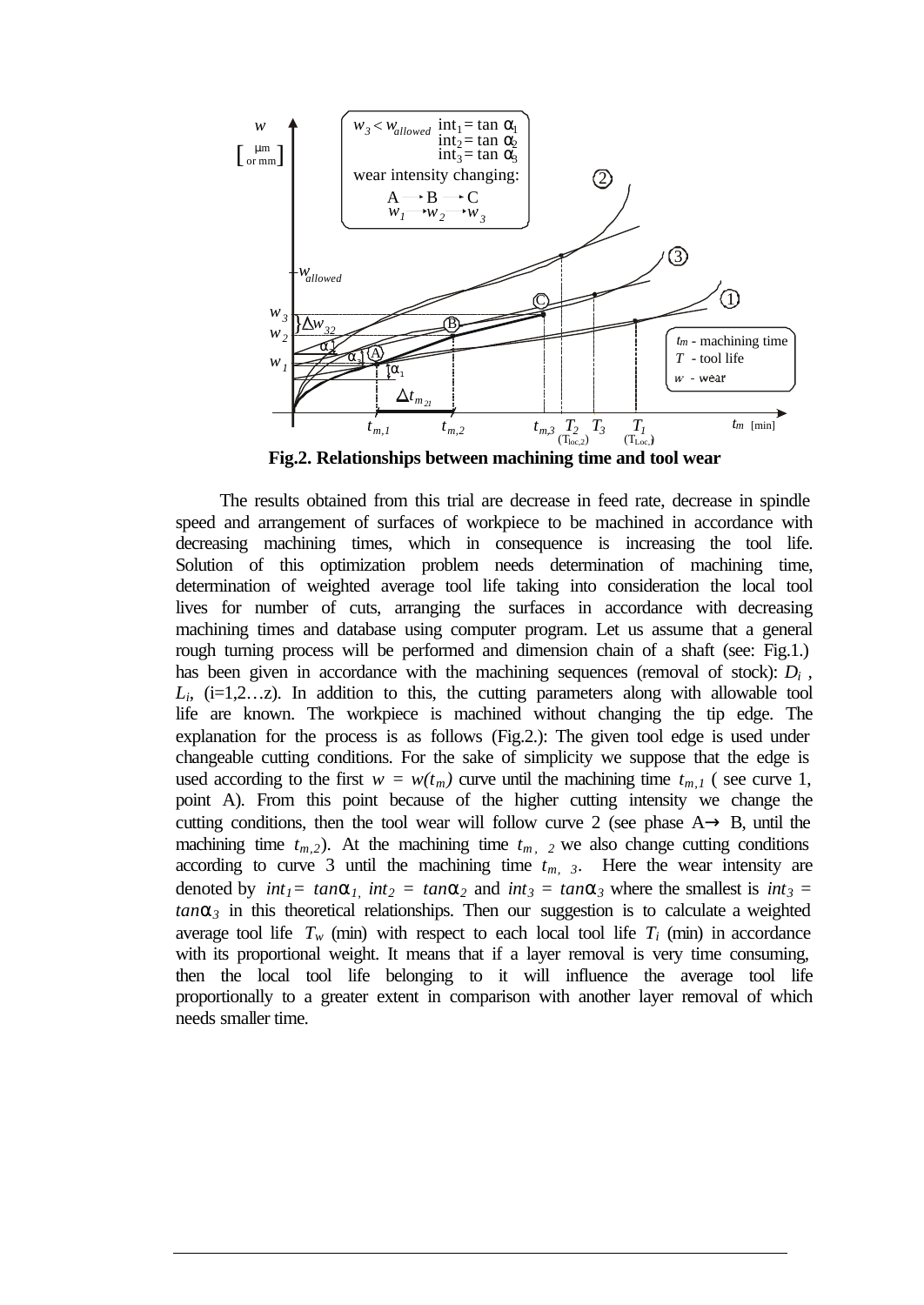

**Fig.3. Elaboration of an algorithm for tool life synchronization**

**At the new method the tool optimization is a loop of reduction of feed rates and spindle speed taking into consideration the weighted average tool life as a constraint and arranging the surfaces in accordance with decreasing machining times.** 

**For this purpose and demonstrating the practical use of the new method I have further developed a computer program (Fig.3.).**

**Note:** In this algorithm *i* is number of steps (i.e.  $i = 0$  or  $i = i +1$ , so on) and *z* is number of chain elements.

#### **THESIS 2**

Based on principles and fundamentals of optimization problems I have further developed a mathematical model for *determination of the optimum rate of stock removal factor*  $Q_i$  *(cm<sup>3</sup>/min).* It works out based on *the total cost of the given operation KS* (HUF) as an *objective function*, taking into consideration *the limit of*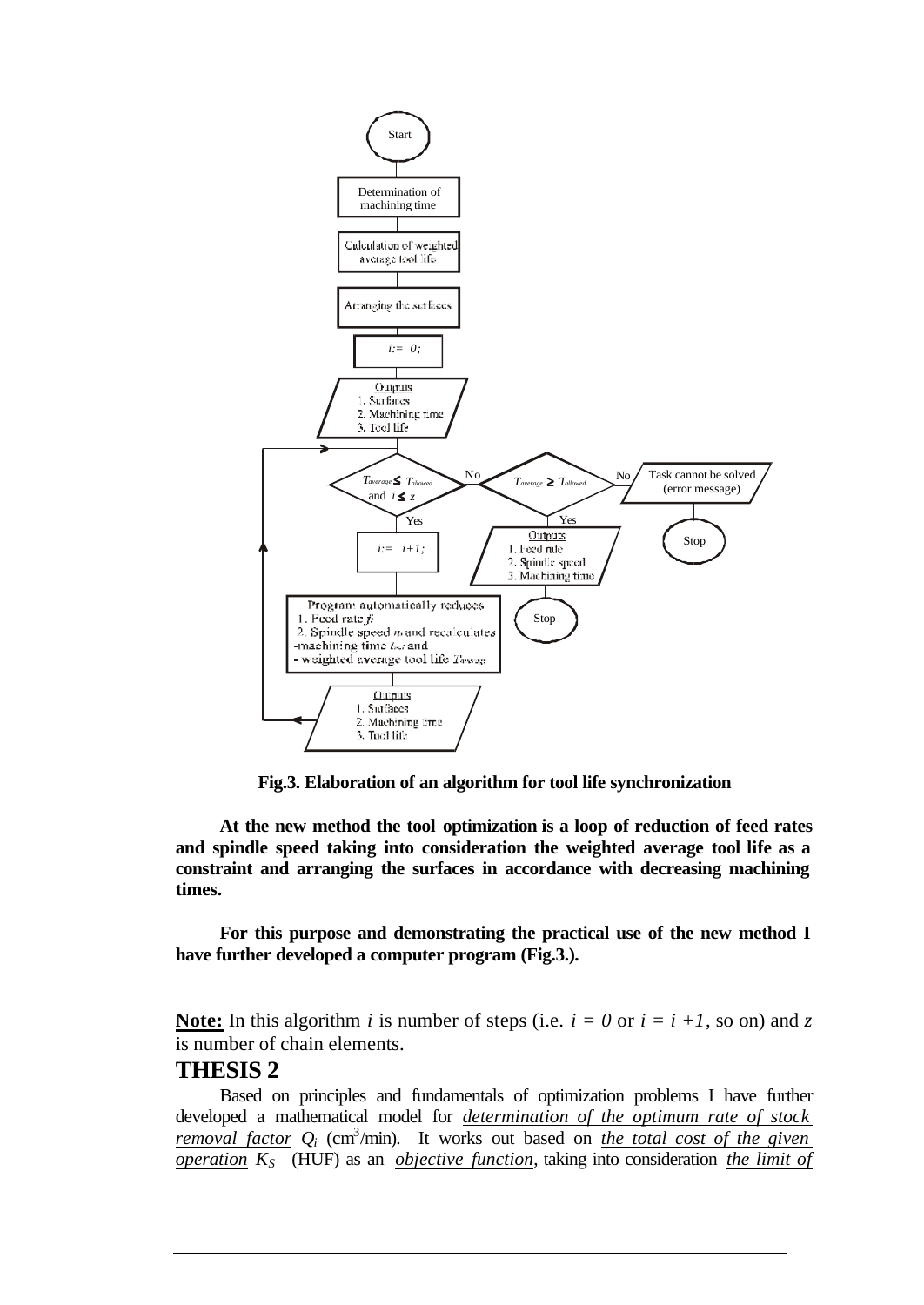*total machining time*  $\sum_{i=1}^{z} t_{m,i} = t_m \leq$  $\sum_{i=1}^{n} t_{m,i} = t_m \leq t_{ml}$  (min) as a *constraint* valid for the operation

as a whole. We assume that the dispatcher's time limit  $t_{ml}$  related to the total machining time  $t_m$  of operation in question is realizable. For example it is based on empiric considerations from the workshop. Determination of optimum stock removal factor in machining processes is very important, because the intensive parameter values (depth of cut, feed rate and cutting speed) are originating from its rate.

To solve the problem a mathematical model based on *Lagrange multiplier* method has been applied. This mathematical model takes into consideration the objective function along with the constraint. Derivation of the mathematical model results in *a new optimum rate of stock removal factor*, which its rate is the same for all the layers in question.

$$
Q_1 = Q_2 = Q_3 = \dots \dots \dots = Q_i = \frac{V_{\Sigma}}{t_{m_i}}
$$
.

Where:

*VS*: is the total volume to be removed.

For example in case of turning processes it is clear that the smaller the turning diameter the greater the cutting speed but as the rate of the stock removal factor for the solution of this optimization problem is the same for the all the layers, then in this case the depth of cut and feed rate should be decreased. This is an advanced solution for optimization of cutting processes.

In connection with the new result we have to consider the following discussion as well.

#### *Discussion:*

It is easy to see that there are three possible cases:

- (1) If  $t_m < t_{ml}$  then the local optimum parameter values can be regarded **as global optimum ones for the operation in question.**
- (2) If  $t_m = t_{ml}$  then the question has got only theoretical significance, **because of real type calculation.**

(3) If  $t_m > t_{ml}$  then we have to assume that the difference  $\mathbf{D}t_m = t_m - t_{ml}$  is **empirically well established and it can be performed. In this case the cost for limit** of total machining time  $t_{ml}$  will be greater than the cost for the total machining time  $t_m$  calculated from the local optimisation. It is because of **more intensive parameter values originating from new** *Q<sup>i</sup>* **values.**

#### **THESIS 3**

Considering the optimization problem with regards to fundamentals and principles mentioned previously. I have further developed the mathematical model along with an advantageous numerical solving method of programming. The new method of optimization works based on *the variable rate of stock removal factors Q<sup>i</sup>* (cm<sup>3</sup>/min) and aims at *minimizing the total cost of the given operation*  $K_s$  (HUF) as *the objective function*. The *constraint* for this purpose is *the maximum weighted*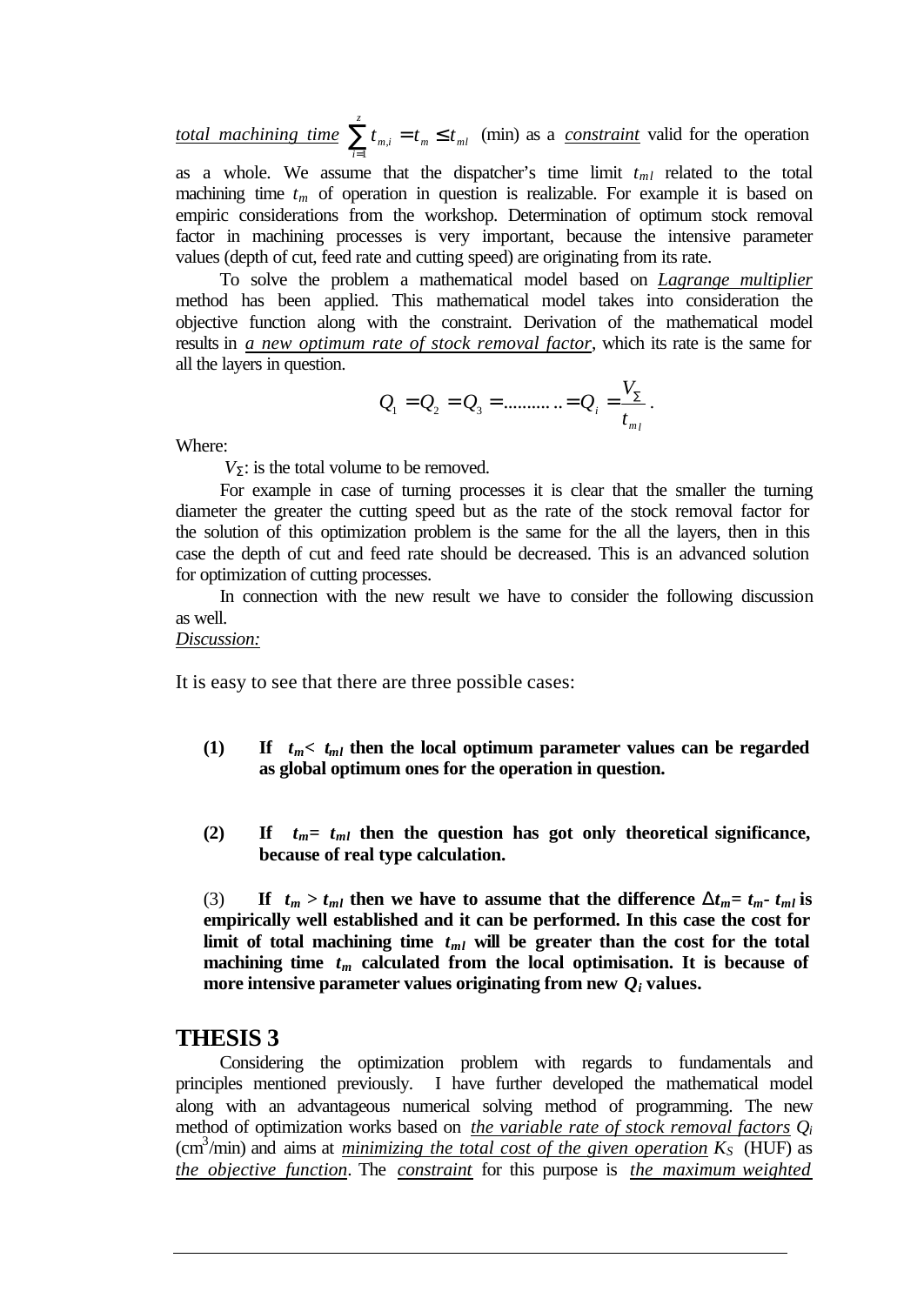*average tool life that is allowed to be utilized*  $T_{w,allowed} \geq T_w$  (min). Where  $T_w$  (min) is the prescribed weighted average tool life in changing circumstances. To find a suitable solution for the new optimization problem, a mathematical model based on *Lagrange-multiplier* method has also been used.

**1.** Solving the mathematical model requires analysis of the function  $y(Q_i, l)$ , which is the combination of the objective function and its constraint. The gradient of this function results in a highly non-linear system of equations, which needs a multidimensional numerical method to solve it. The unknown parameters are rate of stock removal factors *Q<sup>i</sup>* and Lagrange multiplier *l* .

**2.** Converting this highly non-linear system of equations needs application of a special matrix so called Hasse matrix. Using Hasse matrix a linear system of equations can obtain for the solution of the rate of stock removal factors for each chain and Lagrange multiplier  $\bf{l}$  (constant) as well.

**3.** The developed program works on the base of numerical multidimensional *Newton* method (gradient method). This matrix is the second derivative of  $\mathbf{y}(Q_i, \mathbf{l})$ .

**4.** The *process needs iteration step*s by computer program, which turns the gradient vector  $\mathbf{y}'(Q_i, \mathbf{l})$  to zero.

**5.** Substituting the obtained results  $Q_i$  and  $I$  in the objective function is the solution of this optimization problem.

**Computer realization of these techniques needs special efforts as convergence needs special studies of the problems and experiments. The new method of optimisation solves multidimensional problems in cutting processes.** 

Characteristics and advantages of the new method

- The new method is capable to solve the multidimensional optimization problems in machining processes.
- A numerical solution based on Newtonmethod (gradient method) has been used to solve the highly non-linear system of equations for *N+1* unknowns namely the range of stock removal factors *Qi* and Lagrange multiplier λ*.*
- Using Hesse matrix is an advanced solution to convert the highly non-linear system of equations into linear ones.
- As the new method of optimisation is equipped with computer program, then it makes it easy to calculate the range of stock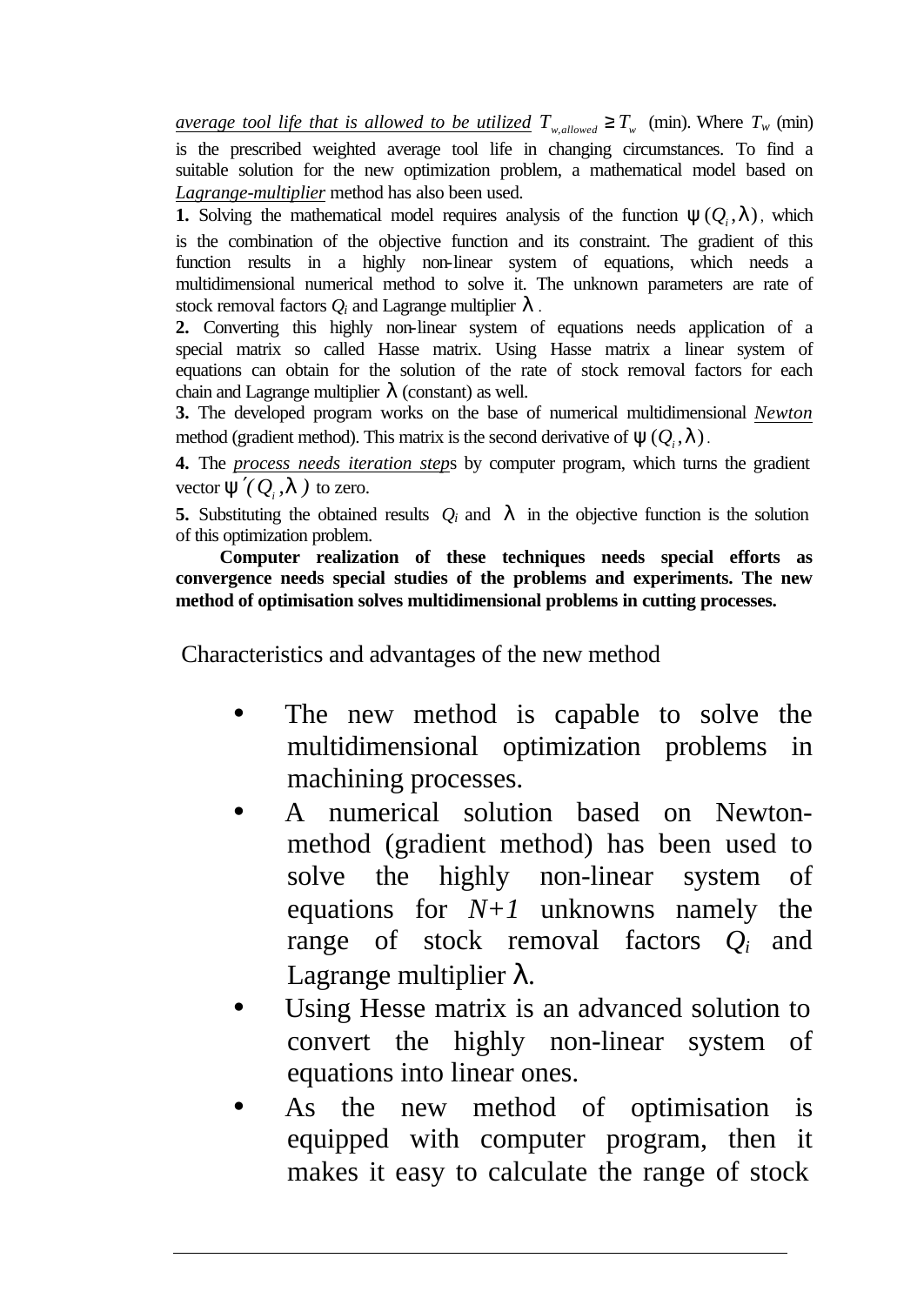removal factors *Qi* and Lagrange multiplier *?* using iteration methods. Depending on the number of chains, lengths and number of cuts in a workpiece to be cut, the iteration does not stop till the gradient vector of the function  $\mathbf{y}(Q, I)$  does not turn to zero

- Modifying each step of iteration the unknown correction vector  $S_k$  has been used for the solution of the system of linear equations  $H(X_k)S_k = -y'(X_k)$  where  $H(X_k)$  Hesse matrix the second derivative of  $y(Q_i, I)$  and  $y'(X_i)$  the gradient of function  $y(Q_i, I)$  are only numbers.
- Application of the computer program gives the chance to use technological parameters along with geometry data as input, which can further be stored and used in-group technology in CAPP system.
- **The method is a new and solves sophisticated highly non-linear system of equations of the mathematical model used for optimization problems in cutting conditions.**
- **The new method is restricted to turning operation, and can be generalized for other cutting processes as well.**

## 6. Applications of the new scientific results

Process Planning System is a very wide area in manufacturing system as it deals with how to manufacture an individual product, being an assembly or a single-part. It aims at manufacturing the considered product in the most cost effective way considering technological constraints and preferences. This area includes: interpretation of the product model, selection of machines, set-ups, tool designing as well as machining methods and machining sequences and NC/CNC programming. At this area there are some types of automated process planning (e.g. the variant method, and generative method which represent the available knowledge and experiences) this kind of automated process planning is called Computer Aided Process Planning (CAPP).

**In order to apply CAPP in a cost effective way, and to over come the problems arising form the technical and economical aspects, companies usually try to reduce their costs, lead-time and at the meantime increase their**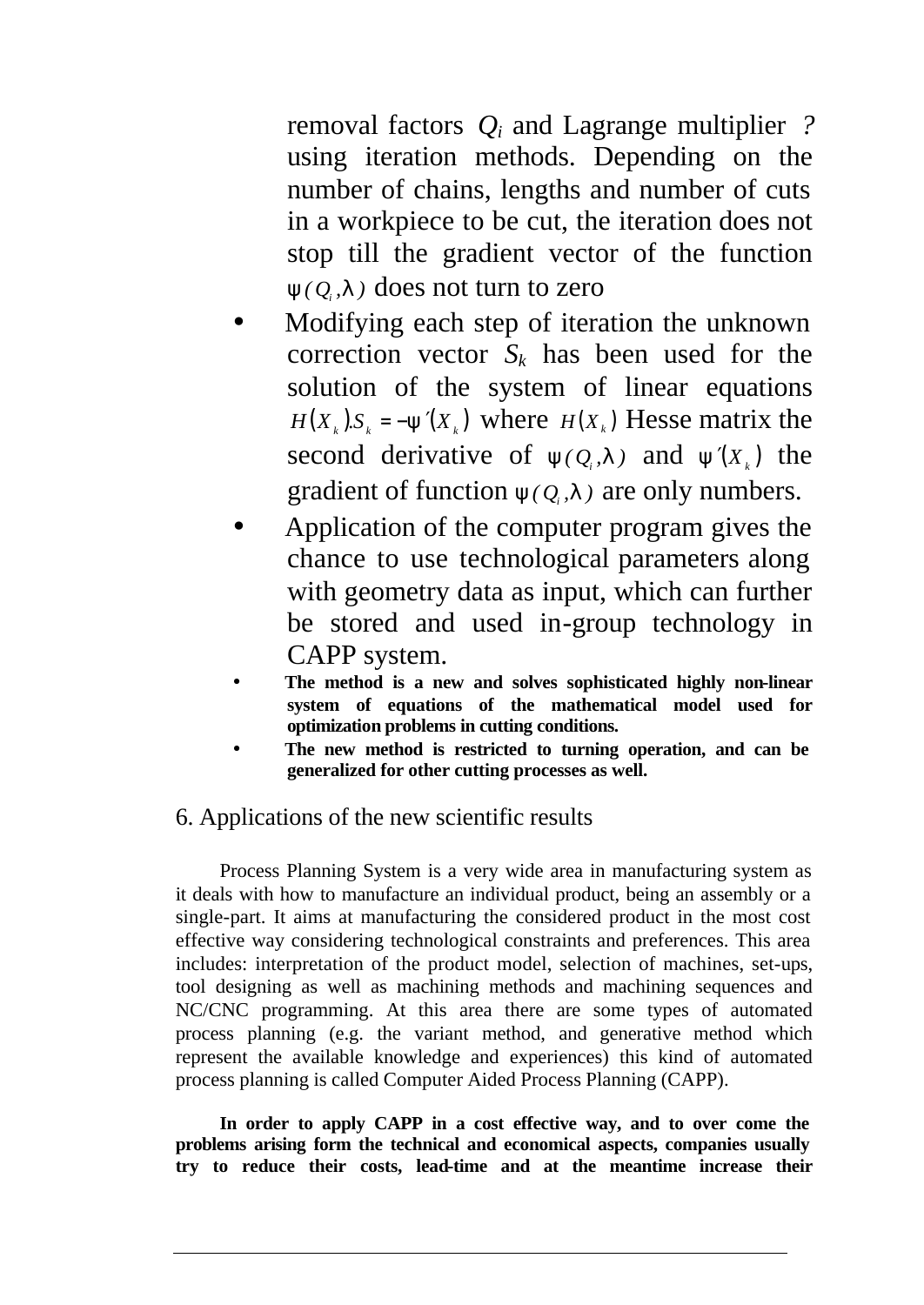#### **productivity. These objectives are not obtained without consideration of optimum use of machines, machine tools and other marginal costs.**

Considering the optimization problems the new methods applied in this Thesis have resulted in developing of three new results which two of them equipped with two practical programs as well.

These three new results can solve some optimisation problems of Computer Aided Process Planning (CAPP) in CIM environment. We can use these new results in order to test whether the workpiece to be cut is cost effective or not. The application of the new method may be as follows:

- **1. Using the new method we can test the new product plan, before any prototyping process, then the test results can give the chance whether the applied plan for the new product fulfils the decision makers' satisfaction or not.**
- **2. As cost equivalent-time function gives the specific time of the rate of stock removal to the lowest cost, the new method can express technical and economical aspects at the same time.**
- **3. The new method can solve and optimize the multidimensional cutting conditions problems by means of iterations and based on the geometry of the new product and given technological parameters, the most optimum values for the rate of stock removal factors and consequently for timeequivalent cost function are obtained.**
- **4. Based on the new method lots of products plan with different geometry can be tested and stored for the further application or collected to be used in Group Technology (GT) as well.**
- **5. The new method can also be used not only in industry but also in educational field as well, where there is no any access to CAD/CAM system.**

#### Publications

- **1. Dadvandipour, S.:** "CAPP-PPS Relationships in CIM Environment" The Second International Conference of Ph.D. Students, University of Miskolc, Hungary, pp.39-46, August 8-14 1999.
- **2. Dadvandipour, S.:** "Investigation on Relationships Between Computer Aided Process Planning CAPP and Production Planning and Control PPC", Gép LI*,* pp.63, Hungary, 2000.
- **3. Dadvandipour, S.,** Tóth, T.: "Holonic Manufacturing System as a New Paradigm", micro-CAD' 2000, International Computer Science Conference, Miskolc, Hungary, pp. 31-37, Feb 23-24, 2000.
- **4. Dadvandipour, S.:** "CIM and Computer Network System in University-University and University-Industry Relationships", micro-CAD'2000,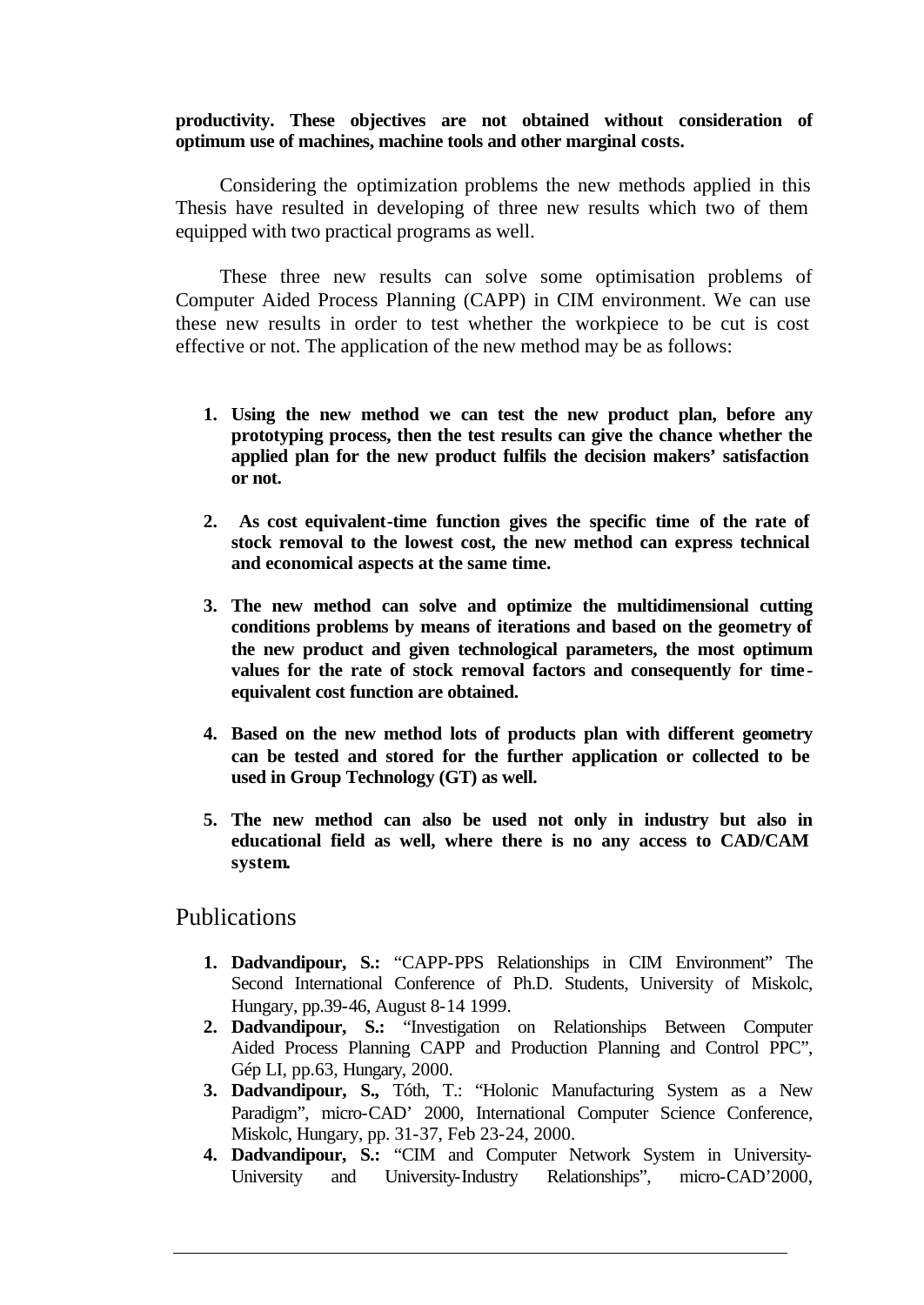International Computer Science Conference, Miskolc, Hungary, pp. 25-31, Feb 23-24 2000.

- **5. Dadvandipour, S.,** Rayegani, F.: "Combination of Just- in- time & MRPII", micro-CAD' 99, International Computer Science Conference, Miskolc, Hungary, pp. 19-24, Feb 24-25, 1999.
- **6. Dadvandipour, S.:** "Elaboration of an Expert System for Process Planning of Upsetting", micro-CAD'99, International Computer Science Conference, Miskolc, Hungary, pp. 24-30, Feb 23-24 1994.
- **7. Dadvandipour, S.,** Tóth, T.: "Computerized Tool Life Synchronization for Turning Operations Having Regard to a Given Tool Life Constraint", micro-CAD'2001, International Computer Science Conference, Miskolc, Hungary, pp. 21-24 March 1-2 2001.
- **8. Dadvandipour, S.,** Tóth, L.: **"**Engineering Evaluation of Small Elasto-Plastic Deformation", UMTIK' 98, The Eighth International Machine Design and Production Conference, Ankara, Turkey, pp.351-357, September 9-11 1998.
- **9. Dadvandipour, S.,** Tóth, T.: "An Advanced Optimization Approach to Turning Operations in CIM- environment", micro-CAD'2001, International Computer Science Conference, Miskolc, Hungary, pp. 13-19, March 1-2 2001.
- **10. Dadvandipour, S.,** Rayegani, F.: "Expert System for Upsetting Process Planning", Junior Euromat' 94, Lausanne, Switzerland, Aug 28-Sept 2 1994.
- **11.** Hoffman, Z., **Dadvandipour, S.:** "Reducing Company Transaction Costs by Application of Information Technology (IT)", micro-CAD'2000, International Computer Science Conference, Miskolc, Hungary, pp. 83-89, Feb 24-25 1999.
- **12.** Maros, Zs., **Dadvandipour, S.:** "CNC-HIGH Pressure Abrasive Water Jet Cutting System", micro-CAD'99, International Computer Science Conference, Miskolc, Hungary, pp. 89-95, Feb 24-25 1999.
- **13.** Tamás, P., **Dadvandipour, S.:** "Intelligent CAD Interface for Prototype Based Design of Deep Drawing Tools", The Third INCO-COPERNICUS Project Meeting Conference, University of Ljubljana-Slovenia, Nov 12-14 1998.
- **14. Dadvandipour, S.,** Tóth, T.: "Secondary Optimization with the Additional Constraint Related to the Limit of Total Machining Time of the Workpiece", micro-CAD' 2002, International Computer Science Conference, Miskolc, Hungary, March 7-8, 2002 (under process).
- **15. Dadvandipour, S.,** Tóth, T.: "Secondary Optimization with the Additional Constraint Related to the Average Tool Life Calculated on the Base of Local Tool Lives and Local Machining Times", micro-CAD' 2002, International Computer Science Conference, Miskolc, Hungary, March 7-8, 2002 (under process).
- **16.** Dadvandipour, S.: **"Literature Collection on Notch Effect", CIPA-CT94- 0194, Miskolc, Hungary, April 10 –12 1995.**
- **17.** Dadvandipour, S.**, Cser, L. and Tóth, L.: "Notch Effect on Brittle-Ductile Transition of Construction Steel", micro-CAD'96, International Computer Science Conference, Miskolc, Hungary, Feb 29 1996.**